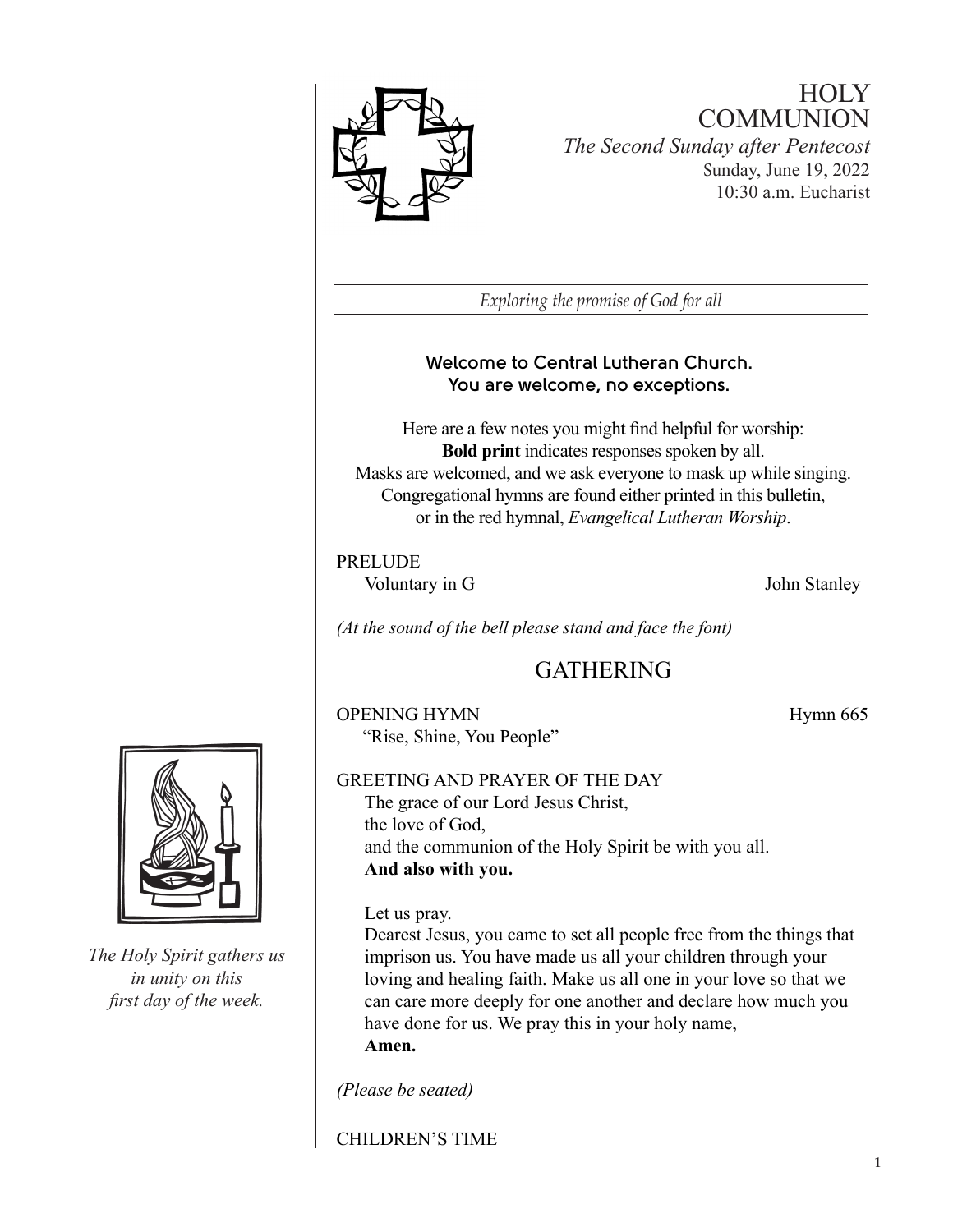# WORD

READING Galatians 3:23-29

<sup>23</sup>Now before faith came, we were imprisoned and guarded under the law until faith would be revealed. <sup>24</sup>Therefore the law was our disciplinarian until Christ came, so that we might be justified by faith. <sup>25</sup>But now that faith has come, we are no longer subject to a disciplinarian, 26for in Christ Jesus you are all children of God through faith. 27As many of you as were baptized into Christ have clothed yourselves with Christ. <sup>28</sup>There is no longer Jew or Greek, there is no longer slave or free, there is no longer male and female; for all of you are one in Christ Jesus. <sup>29</sup>And if you belong to Christ, then you are Abraham's offspring, heirs according to the promise.

The Word of the Lord. **Thanks be to God.**





*Quartet: Return to your home and declare how much God has done for you.*

## *All repeat the "Alleluia."*

GOSPEL Luke 8:26-39

The Holy Gospel according to Luke. **Glory to you, O Lord.**

<sup>26</sup>Then Jesus and his disciples arrived at the country of the Gerasenes, which is opposite Galilee. <sup>27</sup>As he stepped out on land, a man of the city who had demons met him. For a long time he had worn no clothes, and he did not live in a house but in the tombs. <sup>28</sup>When he saw Jesus, he fell down before him and shouted at the top of his voice, "What have you to do with me, Jesus, Son of the Most High God? I beg you, do not torment me" $-29$  for Jesus had commanded the unclean spirit to come out of the man. (For many times it had seized him; he was kept under guard and bound with chains and shackles, but he would break the bonds and be driven by the demon into the wilds.) <sup>30</sup>Jesus then asked him, "What is your name?" He said, "Legion"; for many demons had entered him. <sup>31</sup>They begged him not to order them to go back into the abyss.



*God speaks to us in scripture reading, preaching, and song.*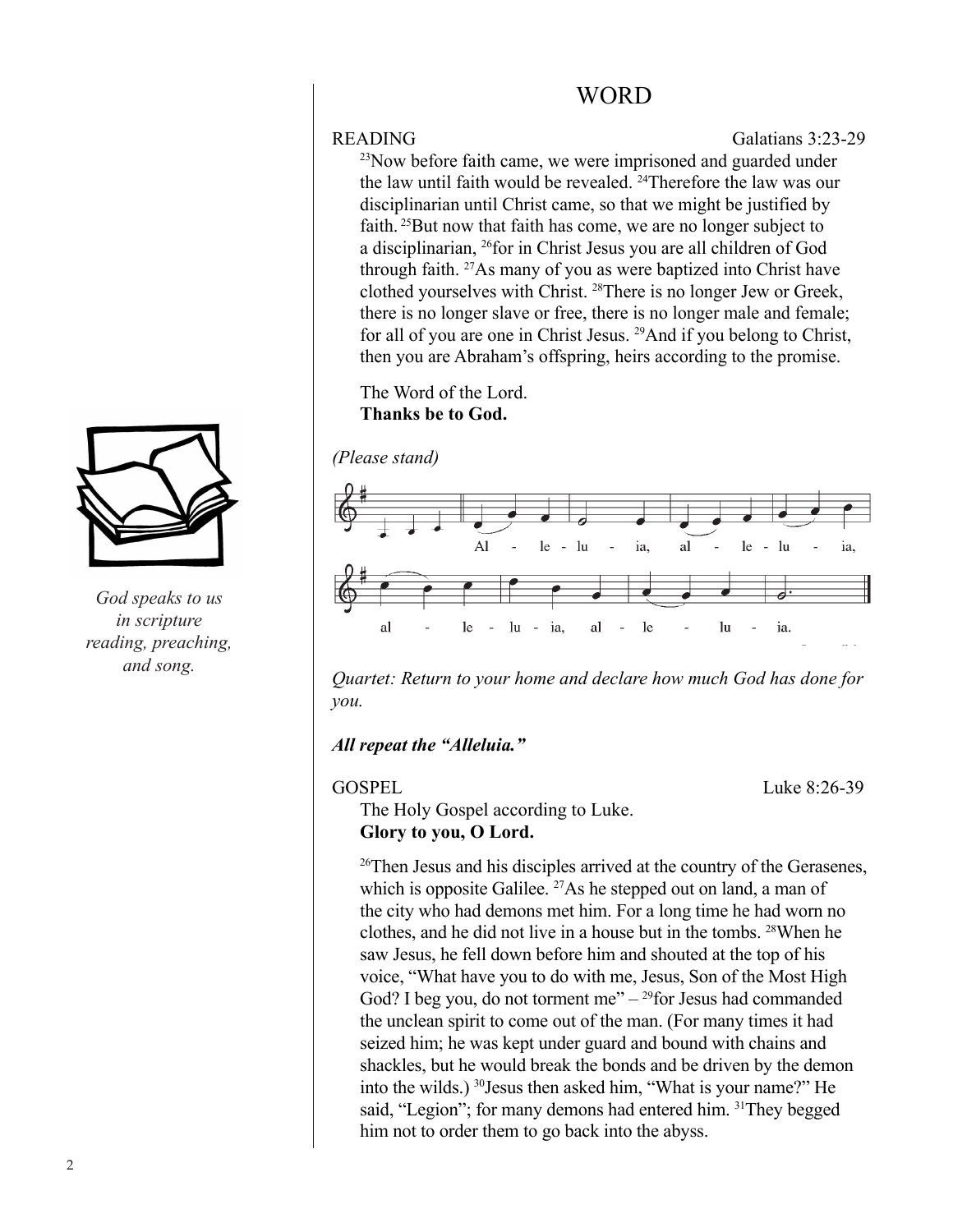<sup>32</sup>Now there on the hillside a large herd of swine was feeding; and the demons begged Jesus to let them enter these. So he gave them permission. <sup>33</sup>Then the demons came out of the man and entered the swine, and the herd rushed down the steep bank into the lake and was drowned.

<sup>34</sup>When the swineherds saw what had happened, they ran off and told it in the city and in the country. 35Then people came out to see what had happened, and when they came to Jesus, they found the man from whom the demons had gone sitting at the feet of Jesus, clothed and in his right mind. And they were afraid. 36Those who had seen it told them how the one who had been possessed by demons had been healed.<sup>37</sup>Then all the people of the surrounding country of the Gerasenes asked Jesus to leave them; for they were seized with great fear. So he got into the boat and returned. <sup>38</sup>The man from whom the demons had gone begged that he might be with him; but Jesus sent him away, saying, <sup>39"</sup>Return to your home, and declare how much God has done for you." So he went away, proclaiming throughout the city how much Jesus had done for him.

The Gospel of the Lord. **Praise to you, O Christ.**

*(Please be seated)* 

**SERMON** 

*(Please stand)*

HYMN OF THE DAY Hymn 843 "Praise the One Who Breaks the Darkness"

*Stanza two is sung by the quartet.*

### HOLY BAPTISM

Xavier Quentin Williams, son of Mary Cate Landt and Quentin Williams Godparents: Delaney Landt and Broderick Larson

## PROFESSION OF FAITH

I ask you to profess your faith in Christ Jesus, reject sin, and confess the faith of the church.

Do you renounce evil and all the forces that defy God? **I renouce them.** 

Do you renounce the powers of this world that rebel against God? **I renounce them.**

Do you renounce the ways of sin that draw you from God? **I renounce them.**

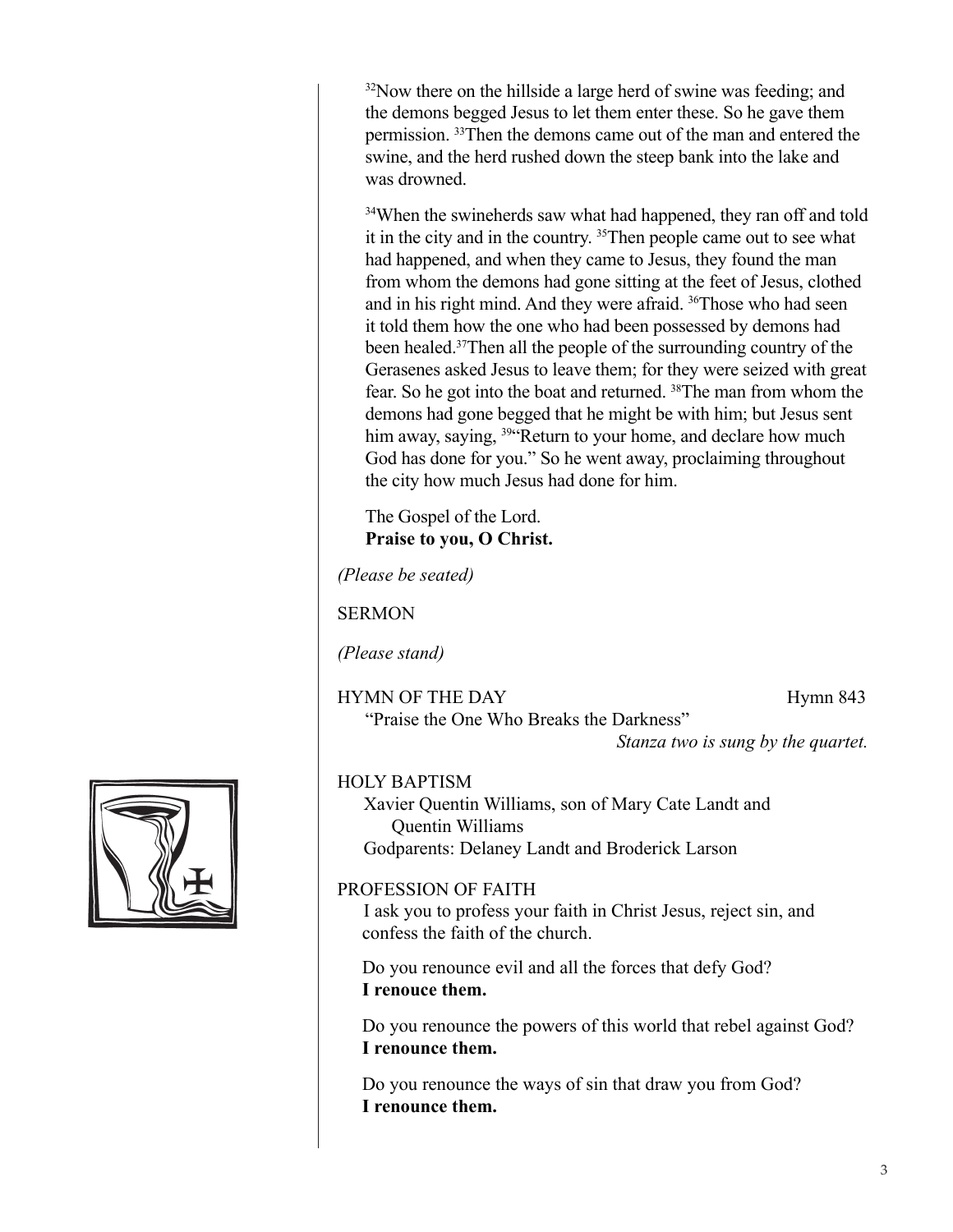Do you believe in God the Father? **I believe in God, the Father almighty, creator of heaven and earth.**

Do you believe in Jesus Christ, the Son of God? **Do you believe in Jesus Christ, the Son of God? I believe in Jesus Christ, his only Son, our Lord. He was conceived by the power of the Holy Spirit and born of the virgin Mary. He suffered under Pontius Pilate, was crucified, died, and was buried. He descended into hell. On the third day he rose again. He ascended into heaven, and is seated at the right hand of the Father. He will come again to judge the living and the dead.**

Do you believe in God the Holy Spirit? **I believe in the Holy Spirit, the holy catholic church, the communion of saints, the forgiveness of sins, the resurrection of the body, and the life everlasting. Amen**

#### THANKSGIVING AT THE FONT

... in the unity of the Holy Spirit, now and forever. **Amen.**

#### BAPTISM

Xavier Quentin Williams, I baptize you in the name of the Father, and the Son, and the Holy Spirit.

*All are invited to join in singing after the baptism.* 



PRAYERS FOR THE SPIRIT, ANOINTING AND SIGNING WITH THE CROSS AND GIVING OF THE LIGHT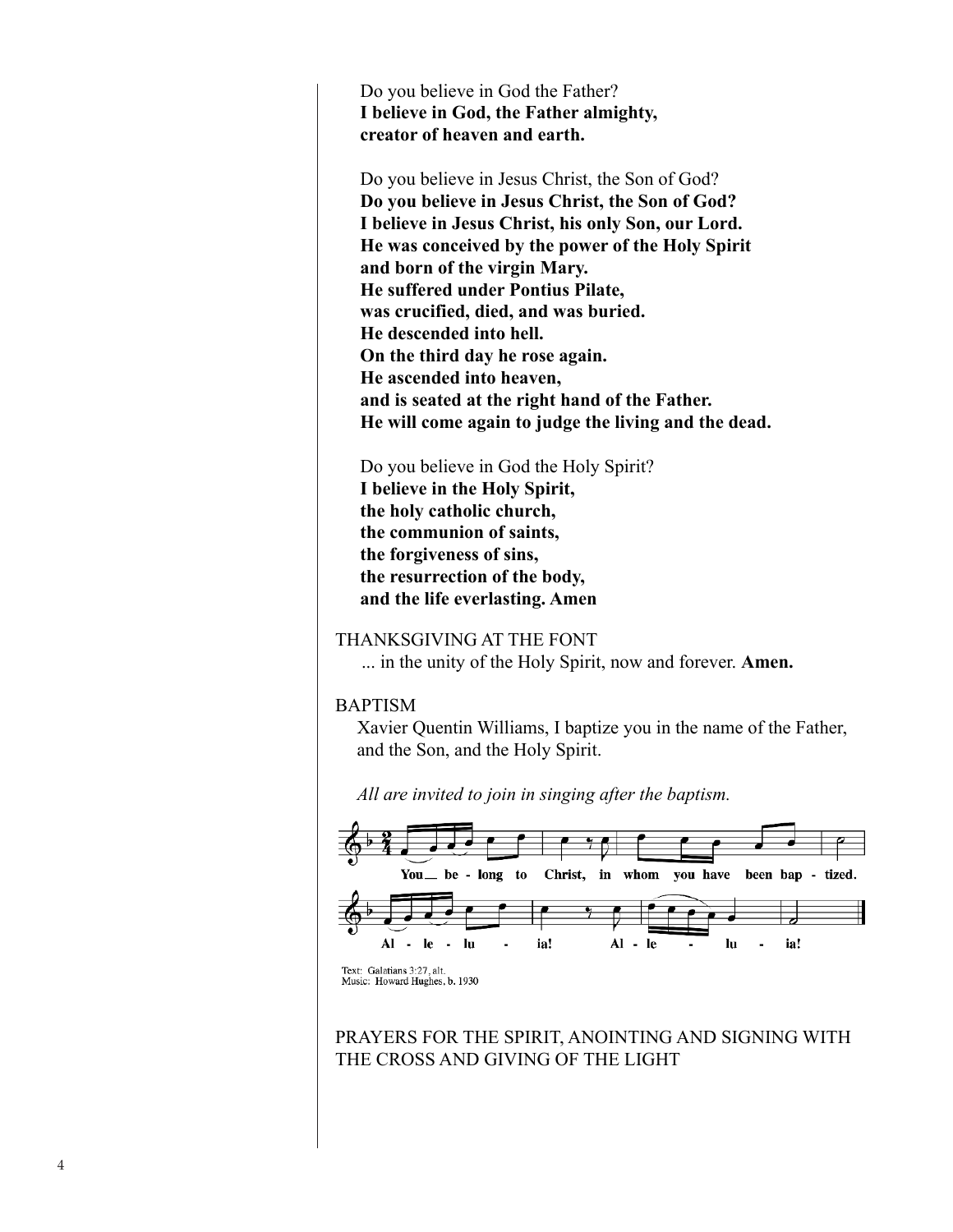### WELCOME

Let us welcome the newly baptized.

**We welcome you into the body of Christ and into the mission we share: Join us in giving thanks and praise to God and bearing God's creative and redeeming word to all the world.**

### PRAYERS OF THE CHURCH

Freed from the tomb, we pray to the God of resurrection for the church, for the people in need, and for all creation.

*Each petition concludes:*

God who is with us: **Hear our prayer.**

God of every time and space, we commend these prayers to you trusting that you hold and respond to them in your holy keeping. **Amen.**

#### PEACE

The peace of the Lord be with you all. **And also with you.**

### *(Please be seated)*

### MUSICAL OFFERING

"O for a Closer Walk" Charles Villiers Stanford

*O for a closer walk with God, A calm and heav'nly frame A light to shine upon the road That leads me to the Lamb. Return O holy Dove, return! Sweet messenger of rest; I hate the sins that made thee mourn, And drove thee from my breast. So shall my walk be close with God, Calm and serene my frame; So purer light shall mark the road. That leads me to the Lamb*.

*(Please stand)*

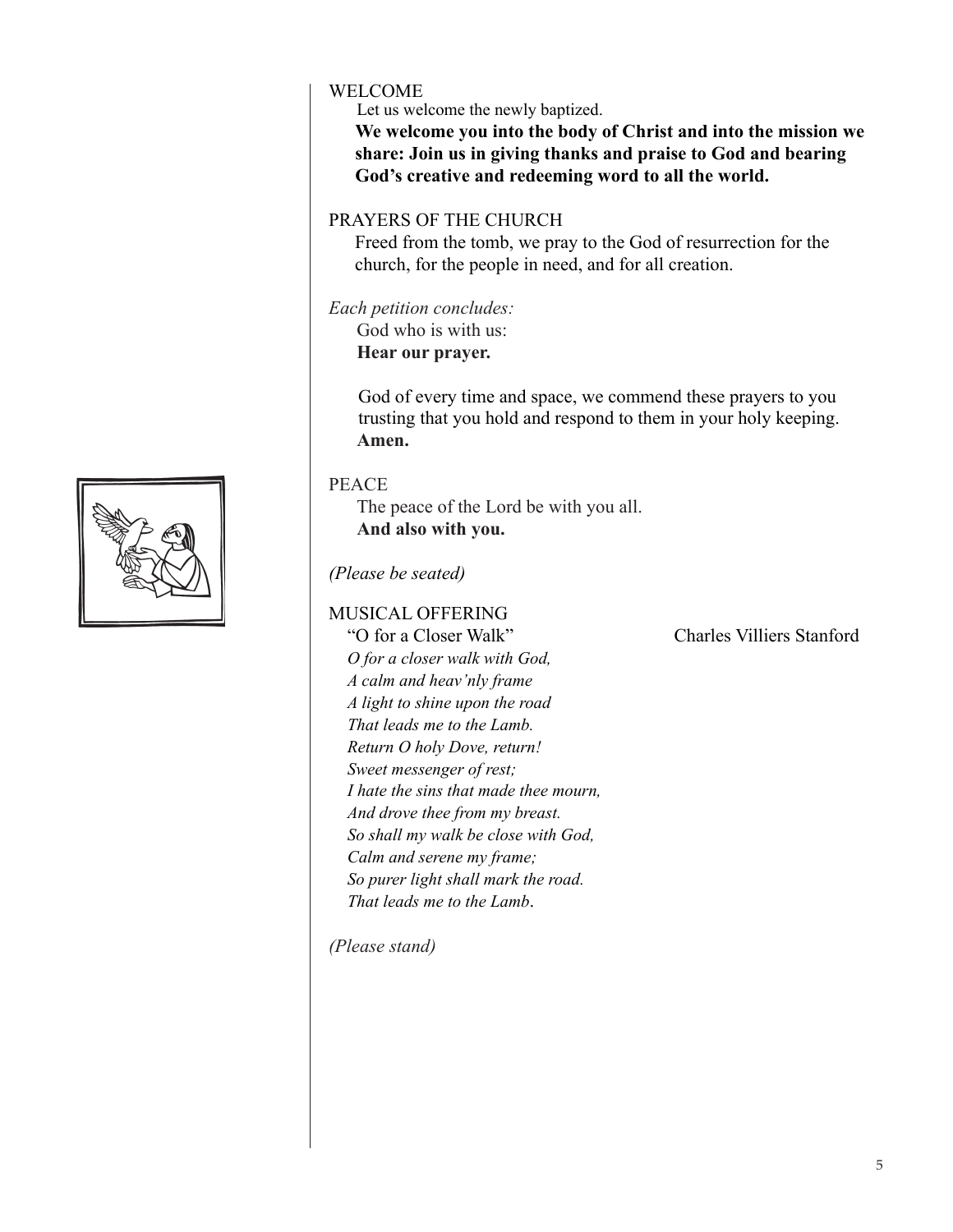*God feeds us with the presence of Jesus Christ.*

# MEAL

GREAT THANKSGIVING The Lord be with you. **And also with you.** 

> Lift up your hearts. **We lift them to the Lord.**

Let us give thanks to the Lord our God. **It is right to give our thanks and praise.** 

… we praise your name and join their unending hymn:



*The eucharistic prayer continues:*

... power of the Most High, now and forever. **Amen.**

LORD'S PRAYER

**Our Father in heaven,** 

 **hallowed be your name, your kingdom come,** 

 **your will be done, on earth as in heaven.** 

**Give us today our daily bread.** 

**Forgive us our sins** 

 **as we forgive those who sin against us.** 

**Save us from the time of trial** 

 **and deliver us from evil.** 

**For the kingdom, the power, and the glory are yours, now and forever. Amen.**

*(Please be seated)*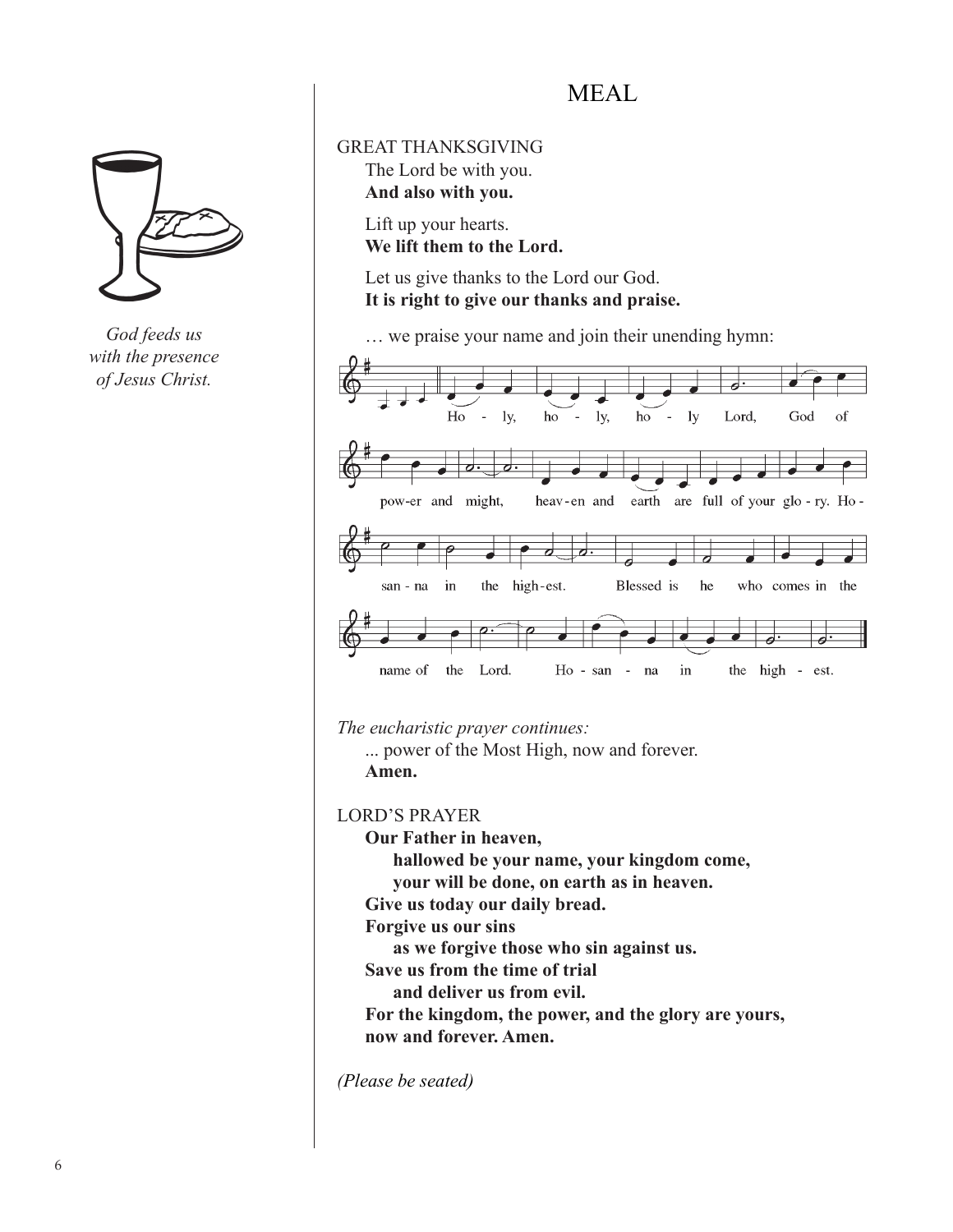

*God blesses and sends us in mission to the world.*

### COMMUNION

*All are welcome to the Lord's table.*

"O Healing River" arr. David Cherwien

*O healing river, Send down your waters, upon this land. O healing river, Send down your waters, and wash the blood from off the sand.*

*This land is parching, this land is burning, No seed is growing in the barren ground. O healing river, send down your waters. O healing river, send your waters down.*

*Let the seed of freedom awake and flourish. Let the deep roots nourish, let the tall stalks rise. O healing river, send down your waters. O healing river, from out of the skies. O healing river.*

#### *(Please stand)*

### POST-COMMUNION PRAYER

Let us pray. Wellspring of joy, through this meal you have put gladness in our hearts. Satisfy the hunger still around us, and send us as joyful witnesses, that your love may bring joy to the hearts of all people, through Jesus Christ our Lord. **Amen**.

# SENDING

| BLESSING                         |          |
|----------------------------------|----------|
| God, the God of peace,           |          |
| Father, + Son, and Holy Spirit,  |          |
| bless you, comfort you,          |          |
| and show you the path of life    |          |
| this day and always.             |          |
| Amen.                            |          |
| <b>CLOSING HYMN</b>              | Hymn 537 |
| "On Our Way Rejoicing"           |          |
| DISMISSAL                        |          |
| Go in peace. Love your neighbor. |          |
| Thanks be to God.                |          |
|                                  |          |

#### POSTLUDE

Movement I (*Moderato*) from "Tre Tonstykker" Niels Gade